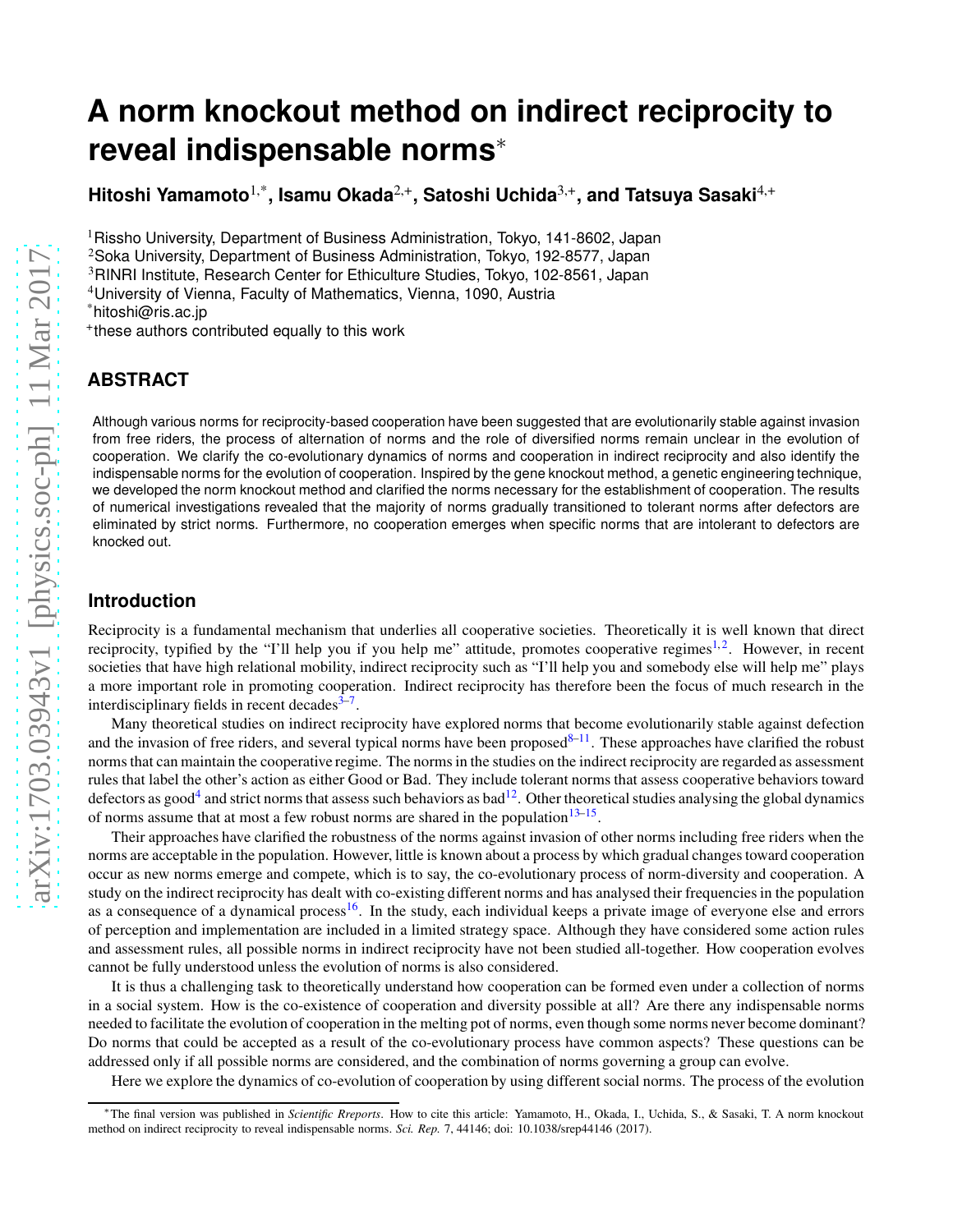of norms has a transition from stricter to tolerant norms. Additionally, we find a set of norms that seem not to have an impact on promoting cooperation, but are fundamental to allow a transition to a cooperative regime from a defective regime.

## **Results**

Agent-based simulations<sup>[17,](#page-4-11)[18](#page-4-12)</sup> are an optimal tool to tackle the challenge outlined above. See Methods for the details of our agent-based model described by the ODD protocol<sup>[19](#page-4-13)</sup>. Using an evolutionary game theoretical framework and constructing an interaction model based on players' private rules and local information, we model a giving game to elucidate the dynamics of the evolution of cooperation amid the coexistence of diverse norms (Fig. [1\)](#page-7-0). We conducted numerical simulations of all 16 possible norm combinations that could react to the four combinations of assessment criteria to clarify the dynamics of the evolution of cooperation from the melting pot of diverse norms. Figure [2a](#page-8-0) shows time-series graphs of each norm's population and cooperation ratio. As shown, the majority undergo an alternation from strict to tolerant norms, mostly in the order of  $SH \rightarrow SI \rightarrow ST$ . Figure [3a](#page-8-1) shows the transition in the norm with the greatest population ratio. In many cases, the majority transitioned from the state where strict  $SH<sup>11</sup>$  $SH<sup>11</sup>$  $SH<sup>11</sup>$  was the majority to  $SI<sup>5,12</sup>$  $SI<sup>5,12</sup>$  $SI<sup>5,12</sup>$  $SI<sup>5,12</sup>$ . Afterwards, the majority norm changed to tolerant  $ST^{4,20,21}$  $ST^{4,20,21}$  $ST^{4,20,21}$  $ST^{4,20,21}$  $ST^{4,20,21}$  and ALLG. In contrast, as shown in Figs. [2b](#page-8-0) and [3b](#page-8-1), in an environment with errors, alternation from strict norms to tolerant norms was observed. However, the likelihood of going through SJ decreased. Alternation paths through  $IS^{22,23}$  $IS^{22,23}$  $IS^{22,23}$  $IS^{22,23}$ , which could not be seen in an environment without errors<sup>[24](#page-4-19)</sup>, increased. It is important to note here that similar paths toward cooperation are observed when only ALLB-individuals are initially assumed. New norms are created during the evolutionary process at the same time cooperation evolves. This indicates that cooperation and diversity of norms jointly evolve in the model.

Why does the alternation of norms emerge? For one thing, in states in which defection is dominant, ALLB (BBBB) and SH (GBBB) coexist and jointly form the majority. However, BGBB and IS (GGBB) continue to exist as the minority. The characteristic of these groups is having the evaluation rule of \*\*BB. Evaluation rule \*\*BB assesses donors that took D as B, regardless of the evaluation of the recipient. In states in which defection is dominant, those who adopt \*\*BB strategies consider many partners as B. As a result, cooperation does not occur for the most part. The ALLB and SH norms thus survive because they do not lower their own cost. On the other hand, after cooperation is achieved, ALLG (GGGG), ST (GGBG), IS (GGBB), and GGGB coexist. The common characteristic of these norms is having the evaluation rule of GG\*\*. Thus, reciprocally cooperating norms survive. Because SJ (GBBG), which becomes the majority temporarily when the cooperation ratio rises in an environment without errors, does not belong to either group, it cannot stably exist. Also, it is rare that SJ makes up the majority temporarily in an environment with errors. Meanwhile, because IS belongs to both norm groups with \*\*BB and GG\*\*, IS can constantly exist.

We discover several norms that are indispensable to the evolution of cooperation. Reputation-based cooperation cannot emerge without indispensable norms. To elucidate indispensable norms for the evolution of cooperation, we propose a novel analysis using the norm knockout method. This method enables us to determine which norms are indispensable for the evolution of cooperation. The norm knockout method is inspired by the targeted gene knockout technique used in genetic engineering<sup>[25](#page-4-20)</sup>. Gene knockout, a genetic technique in which one of an organism's genes is made inoperative, is used to research genes whose sequences are known but whose functions are not well-understood. Researchers infer the gene's function from differences between the knockout animal and a normal animal. For simulating evolution, we utilized a method that removed only one particular norm from the population to understand whether that norm is an indispensable one that plays a critical role in the evolution of cooperation.

Figure [4](#page-9-0) shows the cooperation ratio when a particular norm is knocked out. Regardless of whether there is an error, if SH or IS is knocked out, cooperat

ion does not evolve at all. We define indispensable norms in the evolution of cooperation as the norms that, when knocked out, have an average cooperation ratio of less than 0.1 after 1,000 generations. In an environment with no errors, SH and IS are indispensable norms. In an environment with errors, SH, IS, and ST are indispensable norms.

When an indispensable norm is knocked out, cooperation does not evolve. When cooperation evolves, alternation from strict norms to tolerant norms was observed, as shown in Figs. [2](#page-8-0) and [3.](#page-8-1) To analyse whether alternation also occurs when a norm is knocked out, the population ratio of norms when typical norms are knocked out is displayed as time-series graphs (see Fig. [5\)](#page-9-1). Figure [5](#page-9-1) shows the results in the cases where SH or IS were knocked out. We discovered that the first condition for the necessary process when cooperation evolves is whether SH can antagonize ALLB. No norm that resists the invasion of ALLB appears in a society in which SH does not exist. Also, in a society in which IS does not exist, SH cannot antagonize ALLB. We found that IS is a norm indispensable for SH to resist ALLB.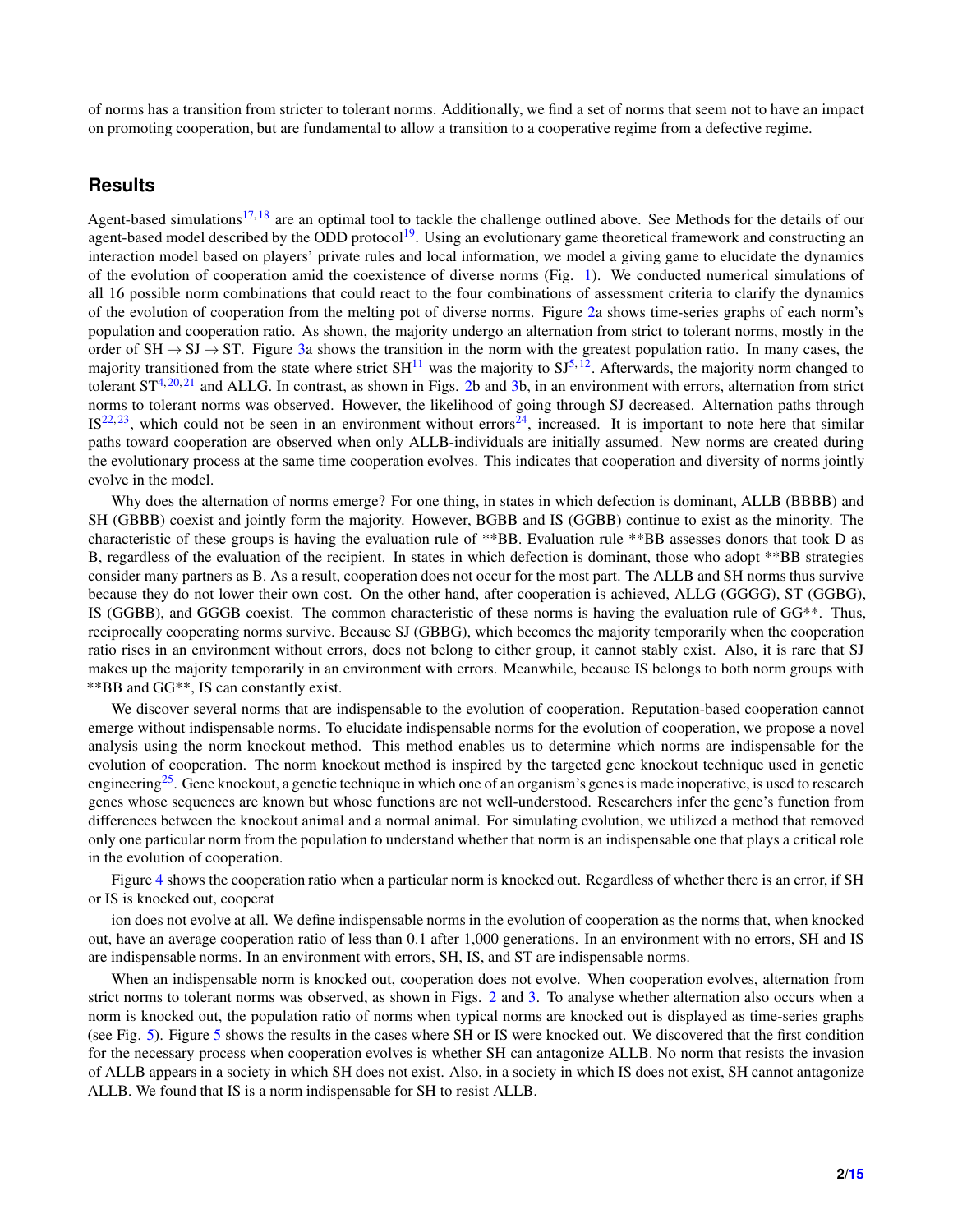# **Discussion**

Our model offered two major findings on the evolution of cooperation on indirect reciprocity. On the one hand, the most essential contribution is the discovery of indispensable norms by the norm knockout method. By using the norm knockout method, we were able to elucidate the existence of norms indispensable for the evolution of cooperation from a melting pot of norms. Regardless of the existence of errors, SH and IS were indispensable norms. In addition, in an environment with errors, ST is an indispensable norm. Interestingly, SH and IS are reconciled to the minorities after the cooperative regime emerges while they temporarily become major norms in the process of dynamics. We call such minority norms required for the evolution of cooperation "unsung hero norms". The results clearly illustrate the two roles of norms: one to catalyse a cooperative regime and the other to maintain the regime. Norms having the GG\*\* for the evaluation rule play the latter role.

On the other hand, we discovered alternation of norms. Recent analysis of evolutionary stability against the invasion of free riders could identify neither superiority among norms nor the process on the path to cooperation. Among studies on indirect reciprocity, ours is the first exhaustive theoretical analysis on all possible norms, although several studies have addressed the comparison of two types of reciprocal norms<sup>[14,](#page-4-21)[15,](#page-4-9)[26](#page-4-22)</sup>. Others analyse the alternation of norms in direct reciprocity<sup>[27–](#page-5-0)[29](#page-5-1)</sup>. We find the alternation of the norms and also discover the indispensable norms that are required to foster indirect reciprocity.

An empirical study $30$  supports the co-existence of various norms in the cooperative regime and indicates that the ST norm plays a more important role in human cooperation than SJ, which is consistent with our simulation. This is because we show that the SJ norm cannot survive in the cooperative regime, while the ST one can. Our approach may provide deep insight on the evolution of cooperation because several norms absolutely play an essential role in order to evolve cooperation even though, on the surface, it seems as though they are not directly leading to the evolution of the cooperation.

The present work considers a single action rule (cooperate with Good, defect with Bad) to stress the role of multiple assessment rules. However, the other papers stress the role of multiple co-existing action rules<sup>[13,](#page-4-8)[31–](#page-5-3)[33](#page-5-4)</sup>. Integrating the multiple assessment and action rules may be a useful extension of this paper. We analyse what happens when one norm is absent from the population; however, we have not analysed all the indispensable combinations of norms yet. Extending the norm knockout method to combinations of norms may also be a useful extension of this paper.

### **Methods**

In this section, we describe the details of our agent-based model that uses the norm knockout method. The following model description follows the ODD protocol<sup>[19](#page-4-13)</sup>.

#### **Purpose**

The aim of the model is to understand the dynamics of norms during the evolution of cooperation, and to find indispensable norms without which cooperative societies could never emerge. In particular, we reveal the effect of these indispensable norms on indirect reciprocity using a new methodology we call the "norm knockout method". We utilize the giving game framework $34$  for simulation.

#### **Entities, state variables, and scales**

The entities in the model are agents who play as donor and recipient in the giving game with no spatial structures. The donor chooses cooperation or defection with a recipient using an image that the donor has to the recipient. An image is either Good or Bad. If a donor's image to a recipient is Good, the donor cooperates with the recipient. If the image is Bad, the donor defects. The group size of the model is *N*. Each agent has it's own norm and a list of images to other agents. The agent also has a probability of errors and a payoff of the game.

The norm of an agent is denoted as one of four possible "assessment combinations", and there are two possible "alleles (G/B)" at the "locus" for each of the four assessment combinations. The first locus of the gene represents an assessment rule to an agent who cooperates with a Good recipient. The second locus represents an assessment rule to an agent who cooperates with a Bad recipient. The third locus represents an assessment rule to an agent who defects with a Good recipient. The fourth locus represents an assessment rule to an agent who defects with a Bad recipient. Incidentally, all agents evaluate themselves as Good. For instance, ALLG always assesses others as Good, and thus, its "genotype" is GGGG using the above mentioned definition of the four loci. Similarly, ALLB is described as BBBB, IS as GGBB, ST as GGBG, and SJ as GBBG.

Each agent has two different types of errors: one, the probability that the agent's updating of its evaluation of others, Good/Bad, is inverted (errors in perception), described as *p*, and two, the probability to perform an action differently from the one prescribed by its action rule (errors in implementation), described as *q*. The evolution process of norms involves adopting a genetic algorithm<sup>[35](#page-5-6)</sup>. State variables and initialization in the simulation are shown in Table [1.](#page-6-0)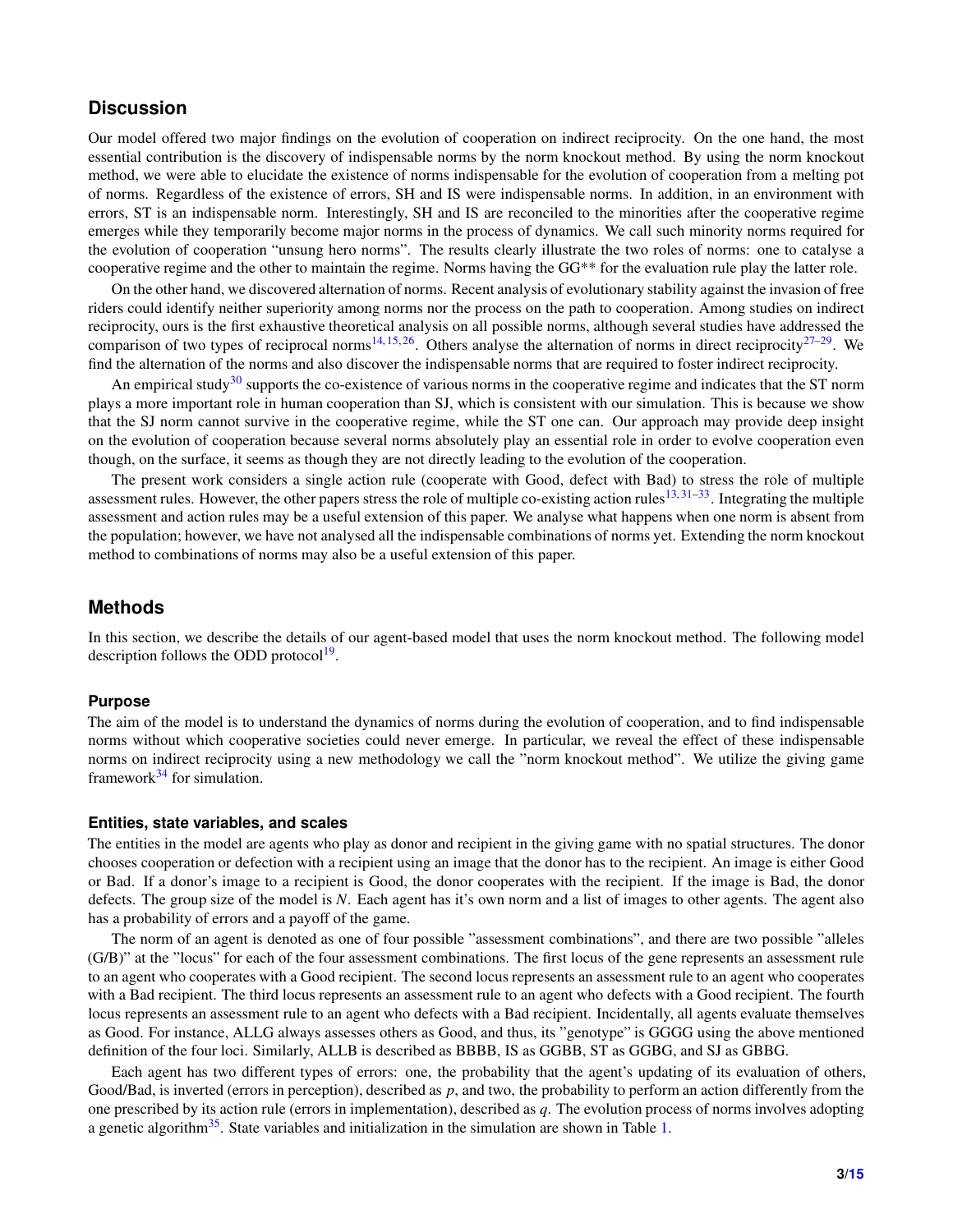### **Process overview and scheduling**

Our simulation runs throughout *G* generations. A generation consists of *R* rounds. The agents play the giving game *R* times as donor in each generation. At the end of a generation, they evolve their own norms using accumulated payoffs that are obtained in the generation. One round has two phases: (A) a phase to play giving games and (B) a phase to update images. After all agents play giving games in phase  $(A)$ , all agents update their images in phase  $(B)$ . In phase  $(A)$ , each agent becomes a donor and each donor randomly chooses a recipient from *N* −1 players excluding itself. The donor chooses whether to give benefits to the recipient or not. At that time, the action of the donor is inverted with the probability *q*. The donor who cooperates pays cost *c* and the recipient receives benefit *b*  $(b > c > 0)$ . In phase (B), each agent (set to *i*) evaluates and updates an image to the other agent (set to *j*). The new image to *j* from *i*'s viewpoint depends on *j*'s action (C/D) as a donor in the last round and depends on the image to *k* from the viewpoint of *i* (G/B), where *k* was a recipient of *j* in the last round. At that time, the image to *j* is inverted with the probability *p*. In the first round in a generation, *j*'s action (C/D) is regarded as random.

After *R* rounds of the giving game are played in every generation, agents evolve their norm. The evolution process of norms involves adopting the genetic algorithm<sup>[35](#page-5-6)</sup>. Because each locus of norm has an independent meaning for assessment to others, the adaptive process should contain a combination of these elements rather than a string of norms. We have modeled a process of updating norms not as a string of norms but rather as four different assessment rules, which enables the norms to be interpreted as different situations depending on the norm genotype. The first, second, third, and fourth loci represent the assessment for pro-social behavior, tolerant behavior, anti-social behavior, and justified defection (punishment), respectively. Each agent randomly selects two agents from *N* agents (including itself) to become its parents. For choosing parents, we adopt a roulette selection method. This roulette selection sets a probability distribution of all agents as  $\Pi_i$  $(U_i-U_{min})^2/\sum_j (U_j-U_{min})^2$ , where  $U_i$  denotes the agent *i*'s accumulated payoff in a generation given by  $U_i=bW-cV$ , with *W* being the number of donations *i* received in the generation and *V* the number of donations *i* gave.  $U_{min}$  means a minimum value of the accumulated payoffs among all. Finally, each agent updates its norm using a uniform crossover technique. With mutation rate *m*, each locus is inverted for maintaining the diversity of the norm space.

### **Design concepts**

- Basic principles An agent-based simulation is utilized to study indirect reciprocity. We explore how different combinations of norms interact to produce an evolutionary progression towards cooperation.
- Emergence A cooperative regime in the situation of social dilemma emerges from interactions among agents who have various social norms.
- Adaptation The agents of the model play the giving game using their images to others. The agents update their images to others using their norms every round. They evolve their own norms using accumulated payoffs that are obtained in the generation. A norm that can obtain a higher payoff can increase the population through the generation.
- Objectives The objective of all agents is to maximize their own payoff. To maximize payoff, they change their own norm at the end of each generation.
- Learning The agents change their norms in each generation using a genetic algorithm. The fitness of each agent is calculated from the accumulated payoff in the generation. To select the parents of the agent, the model utilizes a roulette selection method.
- Interaction The interaction between the agents is one to one interaction. The giving game consists of the donor and the recipient. There are no spatial structures in the society.
- Stochasticity The interaction between agents is a stochastic process because interaction partners are chosen randomly from the society. At the start of the simulation, each agent is randomly assigned a norm of all 16 norms.
- Observation Three indexes are used for observation: average cooperation ratio in the society, the transition of norms with the greatest populations, and population ratio of each norm.

#### **Initialization**

At the start of simulation, the norm of each agent is chosen randomly from all 16 possible norm combinations. In the first round of each generation, the evaluation of all agents is initialized as  $Good^{11,23,36}$  $Good^{11,23,36}$  $Good^{11,23,36}$  $Good^{11,23,36}$  $Good^{11,23,36}$  and payoff of the agents is initialized as 0.

### **Input data**

After initialization, the model does not include any external inputs, i.e., the number of agents (*N*), error ratio (*p*,*q*), benefit (*b*), and cost (*c*) are constant.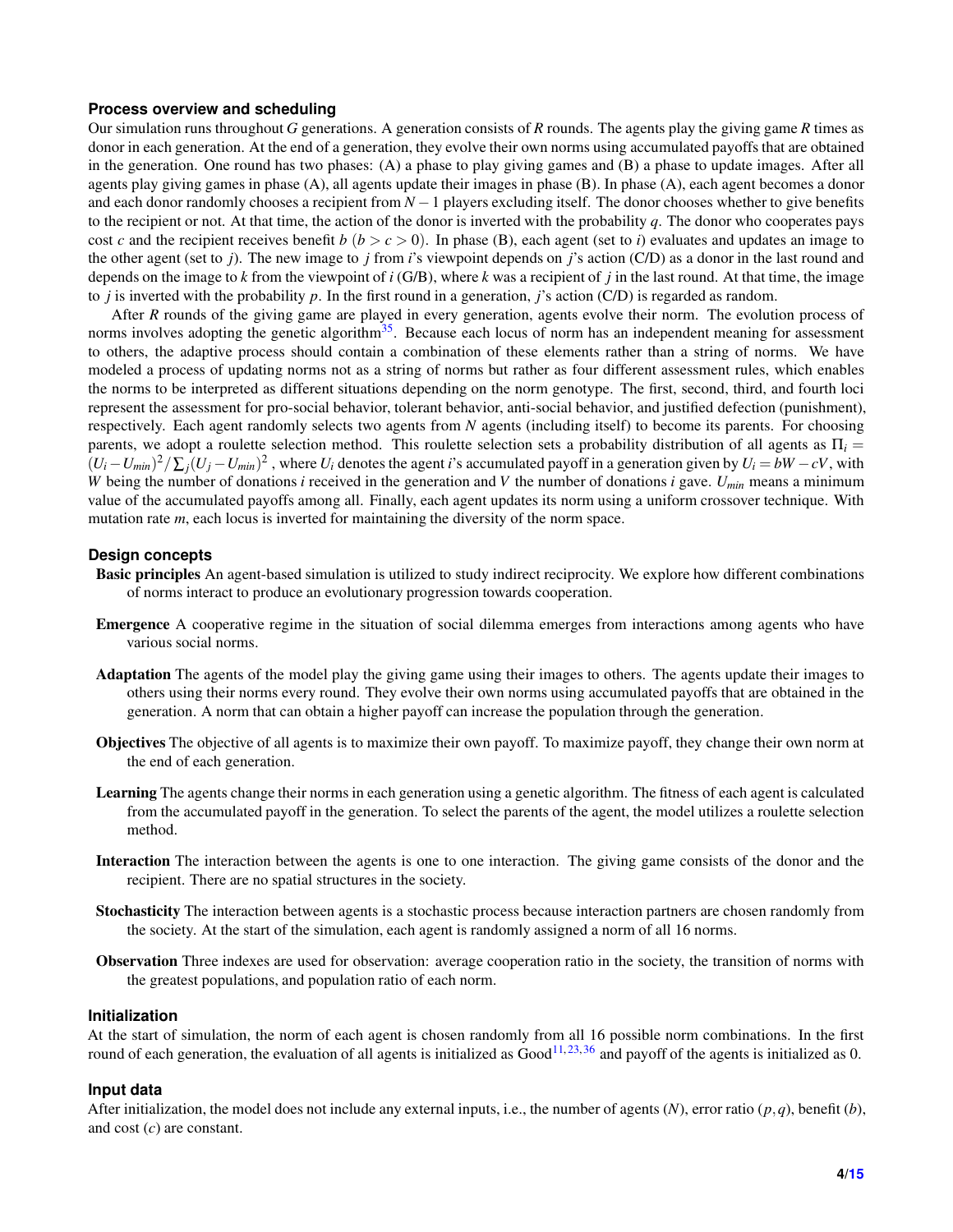### **Submodels**

### *The norm knockout method*

The norm knockout method is implemented as follows. When we knock out a particular norm, that norm is removed in the first round of each generation. Concretely, if the norm of an agent evolves into a norm that is knocked out as a result of the adopting process, the norm of the agent is changed to one of the other 15 norms randomly. In other words, the norm that is knocked out will never exist at all in the society.

# <span id="page-4-0"></span>**References**

- <span id="page-4-1"></span>1. Trivers, R. L. The evolution of reciprocal altruism. *Q. Rev. Biol.* 46, 35–57 (1971).
- <span id="page-4-2"></span>2. Axelrod, R. & Hamilton, W. D. The evolution of cooperation. *Science* 211, 1390–1396 (1981).
- <span id="page-4-6"></span>3. Alexander, R. *The Biology of Moral Systems* (Aldine de Gruyter, New York, 1987).
- <span id="page-4-14"></span>4. Sugden, R. *The Economics of Rights, Cooperation and Welfare* (Basil Blackwell, Oxford, 1986).
- 5. Kandori, M. Social norms and community enforcement. *Rev. Econ. Stud.* 59, 63–80 (1992).
- <span id="page-4-3"></span>6. Wedekind, C. & Milinski, M. Cooperation through image scoring in humans. *Science* 288, 850–852 (2000).
- <span id="page-4-4"></span>7. Panchanathan, K. & Boyd, R. Indirect reciprocity can stabilize cooperation without the secondorder free rider problem. *Nature* 432, 499–502 (2004).
- 8. Ohtsuki, H. & Iwasa, Y. How should we define goodness? -reputation dynamics in indirect reciprocity. *J. Theor. Biol.* 231, 107–120 (2004).
- 9. Nowak, M. A. & Sigmund, K. Evolution of indirect reciprocity. *Nature* 437, 1291–1298 (2005).
- <span id="page-4-5"></span>10. Ohtsuki, H. & Iwasa, Y. The leading eight: social norms that can maintain cooperation by indirect reciprocity. *J. Theor. Biol.* 239, 435–44 (2006).
- <span id="page-4-7"></span>11. Takahashi, N. & Mashima, R. The importance of subjectivity in perceptual errors on the emergence of indirect reciprocity. *J. Theor. Biol.* 243, 418–36 (2006).
- <span id="page-4-8"></span>12. Pacheco, J. M., Santos, F. C. & Chalub, F. A. C. Stern-judging: A simple, successful norm which promotes cooperation under indirect reciprocity. *PLoS Comput. Biol.* 2, e178 (2006).
- <span id="page-4-21"></span>13. Ohtsuki, H. & Iwasa, Y. Global analyses of evolutionary dynamics and exhaustive search for social norms that maintain cooperation by reputation. *J. Theor. Biol.* 244, 518 – 531 (2007).
- <span id="page-4-9"></span>14. Uchida, S. & Sigmund, K. The competition of assessment rules for indirect reciprocity. *J. Theor. Biol.* 263, 13–19 (2010).
- <span id="page-4-10"></span>15. Uchida, S. Effect of private information on indirect reciprocity. *Phys. Rev. E* 82, 036111 (2010).
- <span id="page-4-11"></span>16. Brandt, H. & Sigmund, K. The logic of reprobation: Assessment and action rules for indirect reciprocation. *J. Theor. Biol.* 231, 475–486 (2004).
- <span id="page-4-12"></span>17. Gilvert, N. & Troitzsch, K. *Simulation for the Social Scientist* (Open University Press, 1999).
- <span id="page-4-13"></span>18. Roberts, G. Evolution of direct and indirect reciprocity. *Proc. R. Soc. Lond. B* 275, 173–179 (2008).
- <span id="page-4-15"></span>19. Grimm, V. *et al.* The odd protocol: A review and first update. *Ecol. Modell.* 221, 2760–2768 (2010).
- <span id="page-4-16"></span>20. Leimar, O. & Hammerstein, P. Evolution of cooperation through indirect reciprocity. *Proc. R. Soc. Lond. B* 268, 745–753 (2001).
- <span id="page-4-17"></span>21. Panchanathan, K. A tale of two defectors: the importance of standing for evolution of indirect reciprocity. *J. Theor. Biol.* 224, 115–126 (2003).
- <span id="page-4-18"></span>22. Nowak, M. A. & Sigmund, K. Evolution of indirect reciprocity by image scoring. *Nature* 393, 573–577 (1998).
- <span id="page-4-19"></span>23. Nowak, M. A. & Sigmund, K. The dynamics of indirect reciprocity. *J. Theor. Biol.* 194, 561–574 (1998).
- <span id="page-4-20"></span>24. Lotem, A., Fishman, M. & Stone, L. Evolution of cooperation between individuals. *Nature* 400, 226–227 (1999).
- 25. Strepp, R., Scholz, S., Kruse, S., Speth, V. & Reski, R. Plant nuclear gene knockout reveals a role in plastid division for the homolog of the bacterial cell division protein ftsz, an ancestral tubulin. *Proc. Natl. Acad. Sci. USA* 95, 4368–4373 (1998).
- <span id="page-4-22"></span>26. Matsuo, T., Jusup, M. & Iwasa, Y. The conflict of social norms may cause the collapse of cooperation: indirect reciprocity with opposing attitudes towards in-group favoritism. *J. Theor. Biol.* 346, 34–46 (2014).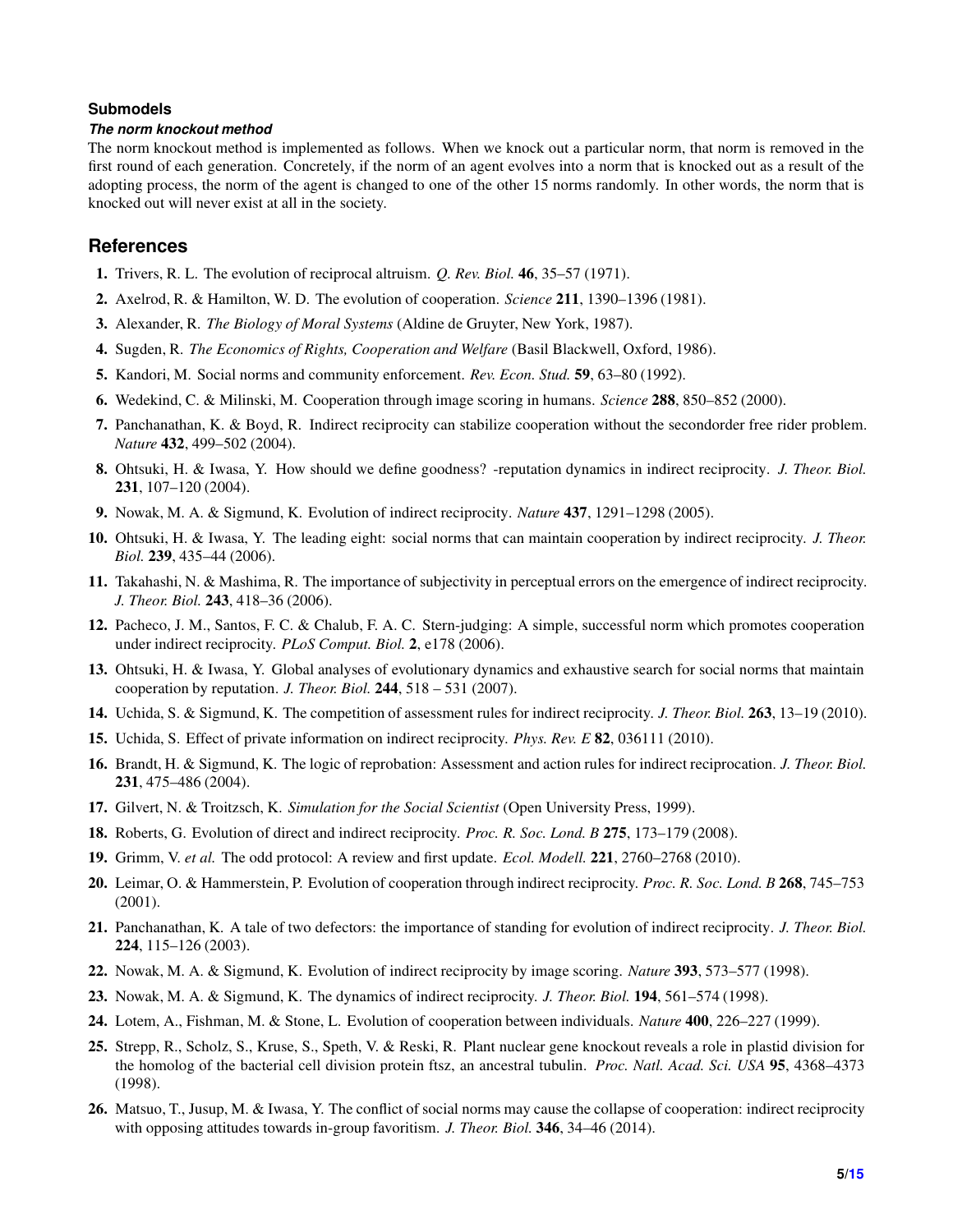- <span id="page-5-0"></span>27. Lindgren, K. Evolutionary phenomena in simple dynamics. In Langton, C. G., Taylor, C., Farmer, J. D. & Rasmussen, S. (eds.) *Artificial Life II*, 295–312 (Addison-Wesley, Redwood City, CA, 1992).
- <span id="page-5-1"></span>28. Zagorsky, B. M., Reiter, J. G., Chatterjee, K. & Nowak, M. A. Forgiver triumphs in alternating Prisoner's Dilemma. *PLoS ONE* 8, e80814 (2013).
- <span id="page-5-2"></span>29. Berg, P. V. D. & Weissing, F. J. The importance of mechanisms for the evolution of cooperation. *Proc. R. Soc. Lond. B* 282, 20151382 (2015).
- <span id="page-5-3"></span>30. Swakman, V., Molleman, L., Ule, A. & Egas, M. Reputation-based cooperation: Empirical evidence for behavioral strategies. *Evol. Hum. Behav.* 37, 230–235 (2016).
- 31. Brandt, H. & Sigmund, K. Indirect reciprocity, image scoring, and moral hazard. *Proc. Natl. Acad. Sci. USA* 102, 2666–2670 (2005).
- <span id="page-5-4"></span>32. Santos, F. P., Santos, F. C. & Pacheco, J. M. Social norms of cooperation in small-scale societies. *PLoS Comput. Biol.* 12, e1004709 (2016).
- <span id="page-5-5"></span>33. Sasaki, T., Okada, I. & Nakai, Y. The evolution of conditional moral assessment in indirect reciprocity. *Sci. Rep.* 7, 41870 (2017).
- <span id="page-5-6"></span>34. Sigmund, K. *The calculus of selfishness* (Princeton University Press, 2010).
- <span id="page-5-7"></span>35. Holland, J. *Adaptation in Natural and Artificial Systems* (University of Michigan Press, 1975).
- 36. Ohtsuki, H., Iwasa, Y. & Nowak, M. A. Reputation effects in public and private interactions. *PLoS Comput. Biol.* 11, e1004527 (2015).

## **Acknowledgements**

HY acknowledges Grant-in-Aid for Scientific Research (C) 15KT0133 and 26330387. HY also acknowledges Prof. Kurihara (UEC, Japan) for providing the computational resources. IO acknowledges Grant-in-Aid for Scientific Research (B) 16H03120. TS acknowledges the Austrian Science Fund (FWF): P27018-G11.

# **Author contributions statement**

HY initiated and performed the project. HY, IO, SU and TS designed the project, wrote the paper, and approved the submission. All authors reviewed the manuscript.

# **Additional information**

The authors declare no competing financial interests.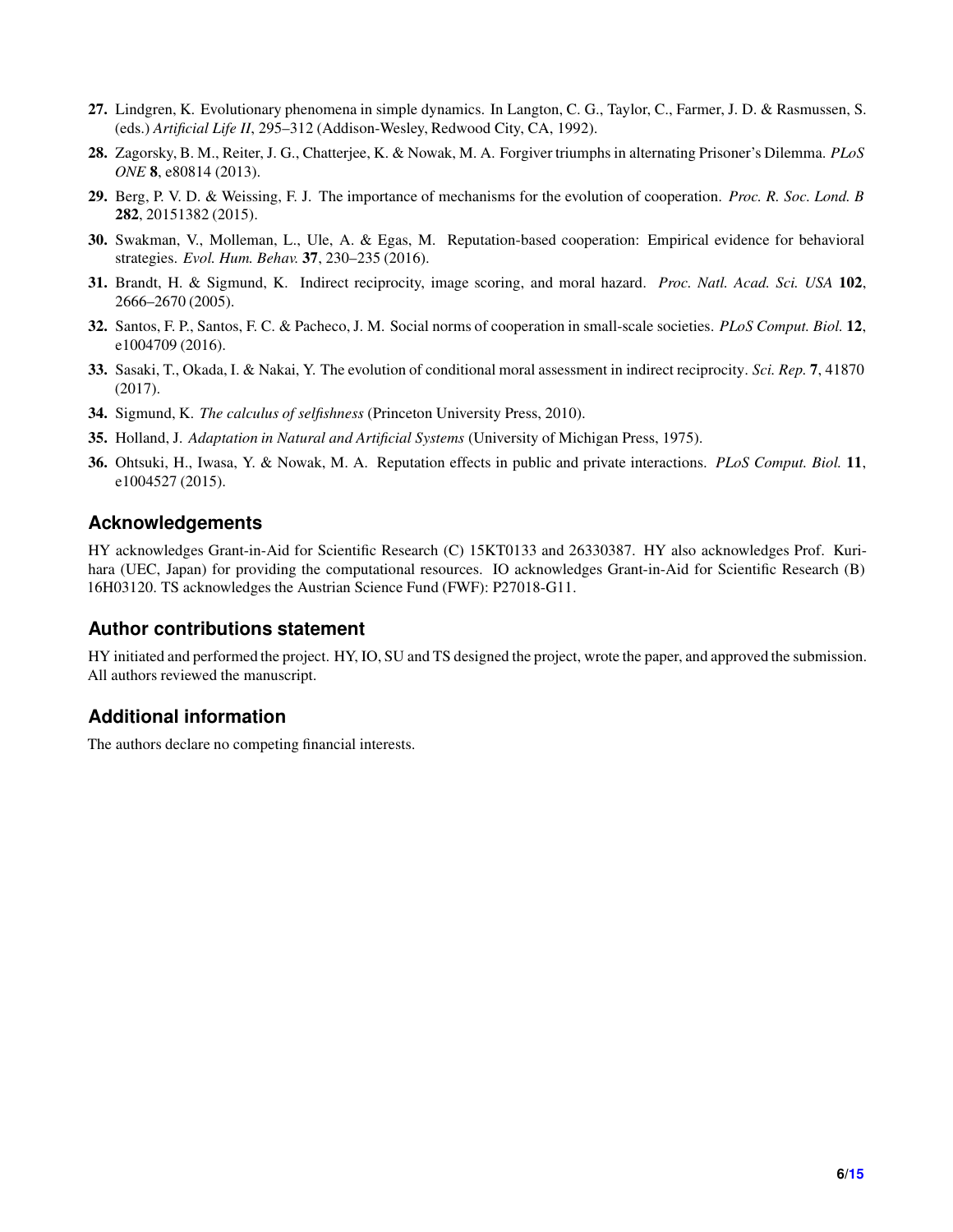# <span id="page-6-0"></span>**Tables**

| Variable           | Description                                 | Type of variable   | Initial value   |
|--------------------|---------------------------------------------|--------------------|-----------------|
| Agent              |                                             |                    |                 |
| Norm               | Norm of agent                               | 16 types           | chosen randomly |
| Image              | Images to other agents                      | Binary (G/B)       | Cτ              |
| Payoff             | Accumulated payoff of the giving game       | <b>Real Number</b> |                 |
| p                  | Errors in perception                        | Constant           | $\{0, 0.001\}$  |
| q                  | Errors in implementation                    | Constant           | $\{0, 0.001\}$  |
| <b>Environment</b> |                                             |                    |                 |
| N                  | Number of agents                            | Constant           | 500             |
| G                  | Generations of simulation                   | Constant           | 1000            |
| R                  | Times of playing giving game per generation | Constant           | 500             |
| h                  | The benefit of giving game                  | Constant           | [3.0, 6.0]      |
| C                  | The cost of giving game                     | Constant           |                 |
| m                  | The mutation ratio                          | Constant           | 0.01            |

**Table 1.** State variables and initialization in the simulation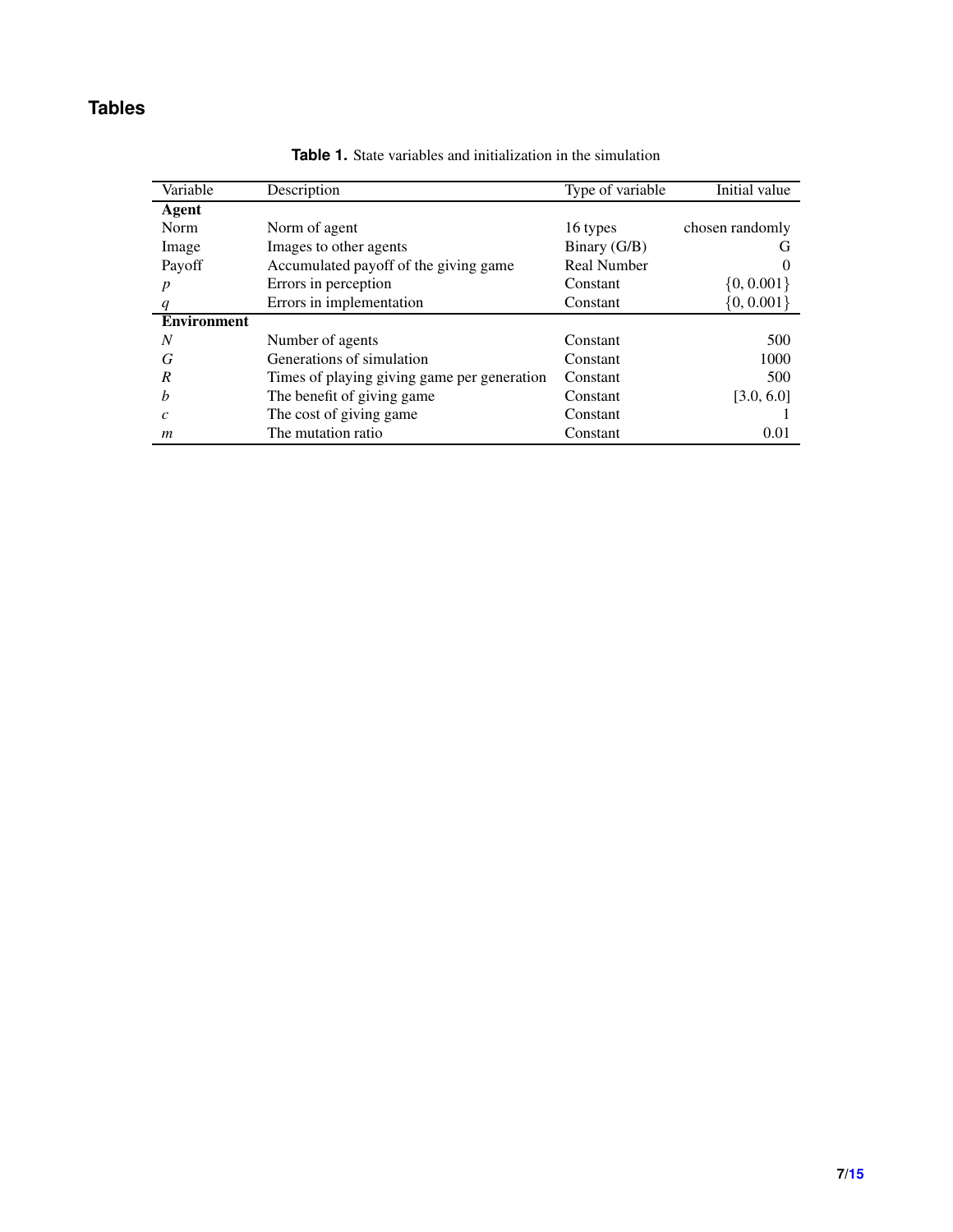# <span id="page-7-0"></span>**Figures**

### **A** Giving game



### **B** The norms of the giving game

| Donor's action                                               |     |            |      |     |
|--------------------------------------------------------------|-----|------------|------|-----|
| Recipient's image from observers in Good<br>last interaction |     | <b>Bad</b> | Good | Bad |
| Updated donor's score                                        | G/R | G/R        | G/R  | G/B |

### **C** Typical norms

| Donor's action                                          | റ    |            |      |     |
|---------------------------------------------------------|------|------------|------|-----|
| Recipient's image from observers in<br>last interaction | Good | <b>Bad</b> | Good | Bad |
| All Bad [ALLB]                                          | в    | в          | в    | в   |
| Shunning [SH]                                           | G    | B          | в    | в   |
| Stern Judging [SJ]                                      | G    | в          | в    | G   |
| Image Scoring [IS]                                      | G    | G          | в    | В   |
| Simple Standing [ST]                                    | G    | G          | в    | G   |
| All Good [ALLG]                                         | G    | G          | G    | G   |

**Figure 1.** The norms of cooperation and simulation framework. a, (1) If the donor's image of a recipient is Good, the donor gives the recipient something with personal cost *c* and the recipient receives benefit *b*. Nothing happens otherwise. (2) In the Updating image phase, the observer updates the evaluation to the donor on the basis of the donor's action (Cooperation [C] / Defection [D]) and the observer's evaluation (Good [G] / Bad [B]) of the recipient. b, Each agent adopts an evaluation rule of the donor that depends on the donor's action and the recipient's image. This combination of Good/Bad is the norm held by the agent. There are a total of  $2^4 = 16$  possible norms. In this phase, each agent evaluates and updates its image to all donors. c, Typical norms can be expressed in the manner shown in this table. Typical norms include Shunning [SH] = GBBB, Stern Judging [SJ] = GBBG, Image Scoring [IS] = GGBB, and Simple Standing [ST] = GGBG. SH is a strict norm where any action for a Bad recipient is assessed as Bad. ST is a tolerant norm where any action for a Bad recipient is assessed as Good. SJ is an intermediately strict norm where cooperation for a Bad recipient is assessed as Bad while defection is Good. In contrast, IS does not use an image to recipient but uses only donor's action. If the donor's previous action is C, then IS evaluates the donor as Good, otherwise IS evaluates the donor as Bad.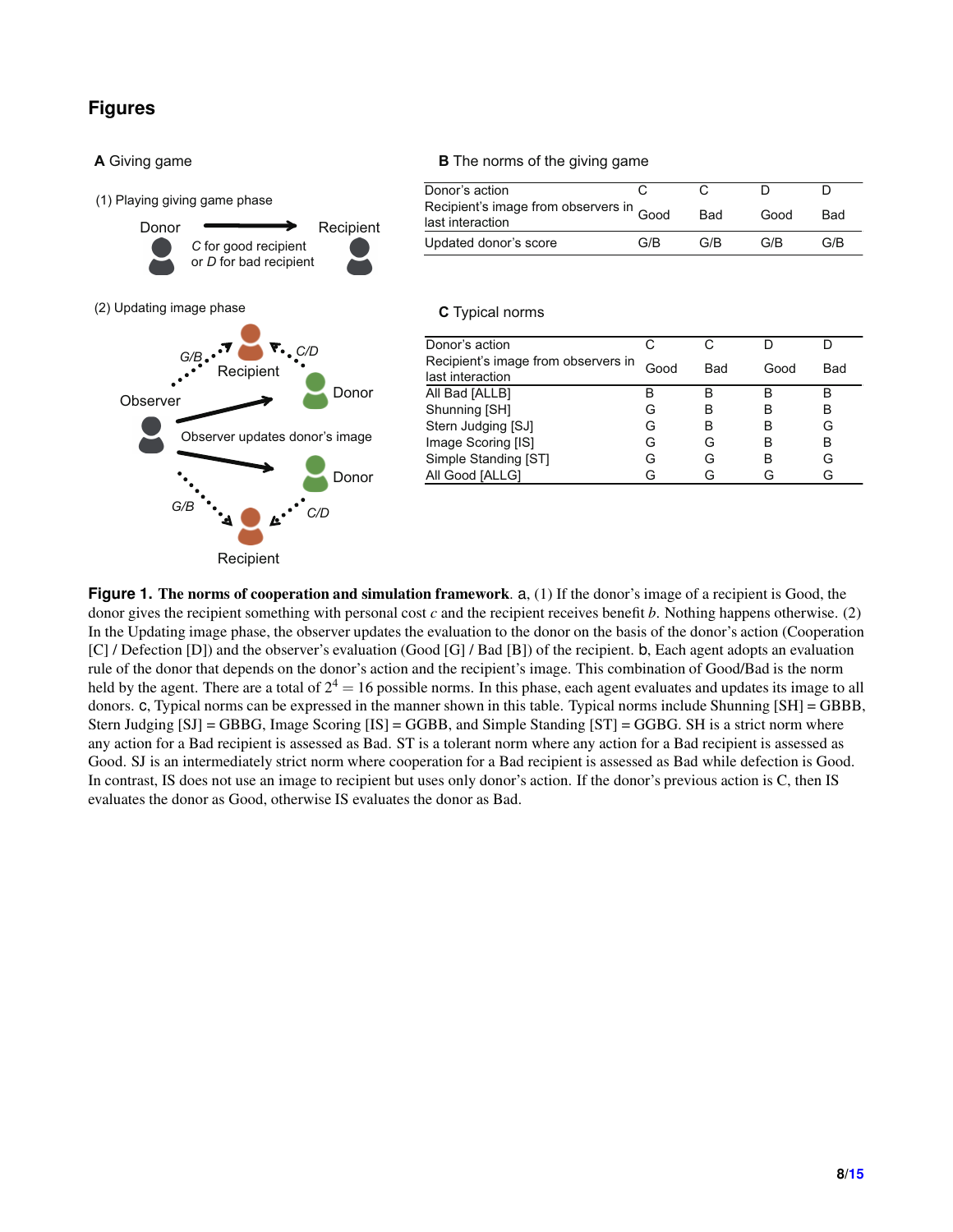<span id="page-8-0"></span>

**Figure 2.** Time series of typical simulation runs with all norms. With no error (left panel) and with errors (right panel). a, The average frequencies of 16 norms and the cooperation of the overall society. The black dotted line is the cooperation ratio. Parameters:  $b = 5$ ,  $c = 1$ ,  $N = 500$ ,  $R = 500$ ,  $G = 1000$ ,  $p = 0$ ,  $q = 0$ . When SH and ALLB coexist, cooperation does not emerge. When ALLB is completely driven out by SH, SJ invades and the cooperation ratio abruptly rises. At the same time, SH is driven out by SJ. After cooperation is completely achieved, SJ permits the invasion of ST, and also coexists with other tolerant norms (IS, ST, GGGB, and ALLG). Finally, strategies whose norm is expressed as GG\*\* (in other words, norms that constantly cooperate if cooperation has been selected in the past by the recipient) coexist. In b, both errors in perception and implementation were introduced, and simulation similar to a was run

 $(b = 5, c = 1, N = 500, R = 500, G = 1000, p = 0.001, q = 0.001)$ . As in a, when SH and ALLB coexist, cooperation does not emerge. However, cooperation is achieved without going through SJ.

<span id="page-8-1"></span>



 $(b = 5, c = 1, N = 500, R = 500, G = 1000, p = 0.001, q = 0.001)$ . As shown in b, the transition of majority norms is not distinct compared to the times when there were no errors.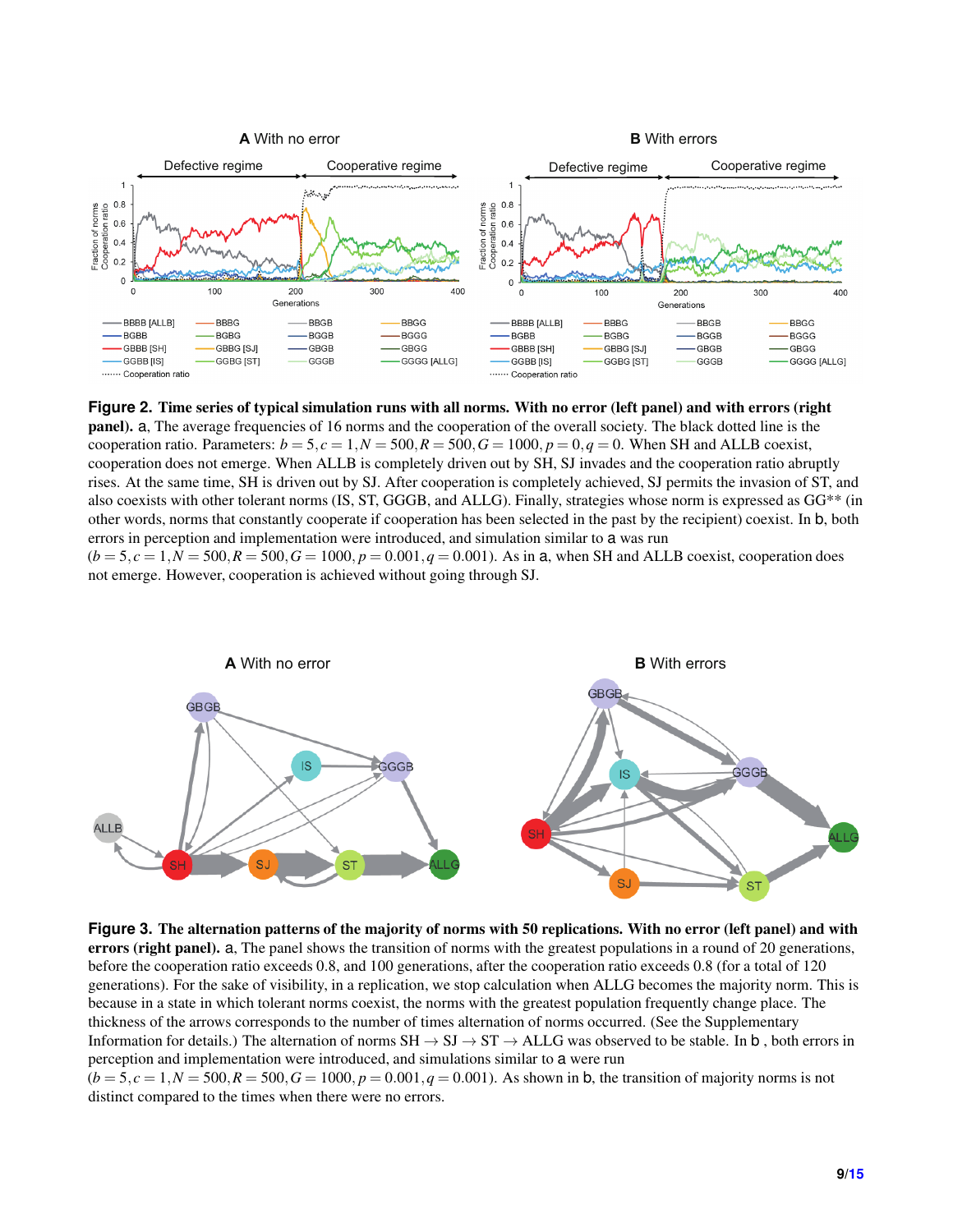<span id="page-9-0"></span>

**Figure 4.** The cooperation ratio in the norm knockout method. Each graph shows the average cooperation ratio of 50 replications when a typical norm is knocked out. The basic parameter set is  $c = 1, N = 500, R = 500, G = 1000$ . To confirm the effects of errors in perception and errors in implementation, two simulations with and without error were executed. See the Supplementary Information for knockout analysis of all norms. a, The case when errors in perception (*p*) and errors in implementation (*q*) are 0. When SH or IS is knocked out, cooperation does not evolve at all. Also, when SJ, which becomes the majority for only a brief round during the process of alternation, is knocked out, cooperation evolves to the extent of only 30 percent, even when *b* is large. Furthermore, when ST is knocked out, the range in which cooperation is achieved becomes narrow. Only when *b* is sufficiently large can cooperation evolve. b, The case where  $p = q = 0.001$ . The indispensable norm is ST in addition to SH and IS. Conversely, when SJ is knocked out, cooperation evolves when *b* is sufficiently large in the same manner as ST in a.

<span id="page-9-1"></span>

**Figure 5.** Time series of typical simulation runs in norm knockout method. The parameters are  $b = 5, c = 1, N = 500, R = 500, p = q = 0$ . a, When SH is knocked out, the strategy to eliminate ALLB does not exist. b, When IS is knocked out, SH exists only in a small population and cannot gain superiority over ALLB.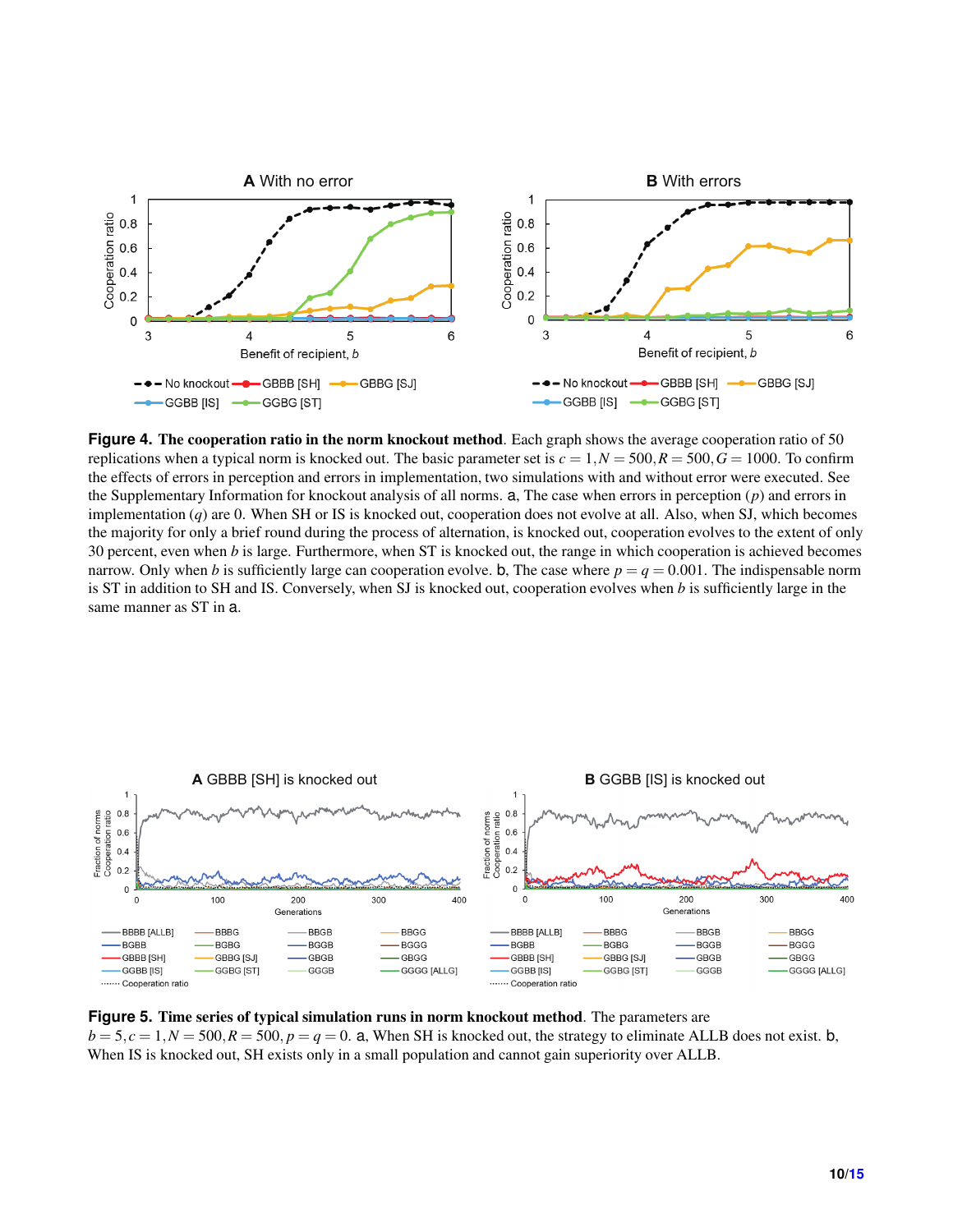# **Supplementary Information**

This section includes:

- Supplementary Text S1
- Supplementary Tables S1 S6
- Supplementary Figure S1

# **Text S1**

## *The details of alternation of norms*

We present the details of alternating the majority of norms, as shown in Fig. 3 (in the Main Text). Table S1 shows the alternation with no error and Table S2 shows with errors.

### *The population of each norm*

We show the average population ratio at the 1,000th generation (50 replications). As shown in Table S3, persistent norms are able to be described as GG\*\*.

### *The details of results of norm knockout method*

We comprehensively explore the indispensable norms by knocking out each of the 16 norms. Table S4 shows the cooperation ratio in which each norm is knocked out. Without errors, SH and IS are the indispensable norms. If SJ or ST is knocked out, their standard deviations (S.D.) are larger than other cases. The reason for this is that to knock out SJ or ST produces two contrasting results: cooperation dominant or defection dominant. When indispensable norms are knocked out, no cooperative regime appears at all, and the standard deviation has a very small value.

### *The analysis of the alternation of norms after cooperative regime achieved*

In this section, we have analysed the transition of norms with the greatest populations after a cooperation ratio exceeds 0.9 until the end of generations. For the sake of understanding the mechanism of co-evolution of norms and cooperation, we have focused on the duration of regime changes from defection to cooperation in the main text. Therefore, we stopped the calculation of the transition of the majority norm when ALLG becomes the majority norm in Fig. 3. Intuitively, it seems impossible to transit from a majority of ALLG to a majority of any other norm; however, it is well-known that a state where everyone cooperates indiscriminately is easily replaced by a state where everyone refuses to cooperate.

To clarify whether ALLG is a stable state and what would happen if more generations were considered, we show the transition of norms with the greatest population after a cooperative regime is achieved. The results (Tables S5 and S6, Fig. S1) show that the cooperation regime is maintained robustly and tolerant norms such as ALLG, GGGB, and ST coexist. Although ALLG forms the majority of the population, the other norms including GGGB, ST (GGBG), and IS (GGBB) protect against invasion from defective norms.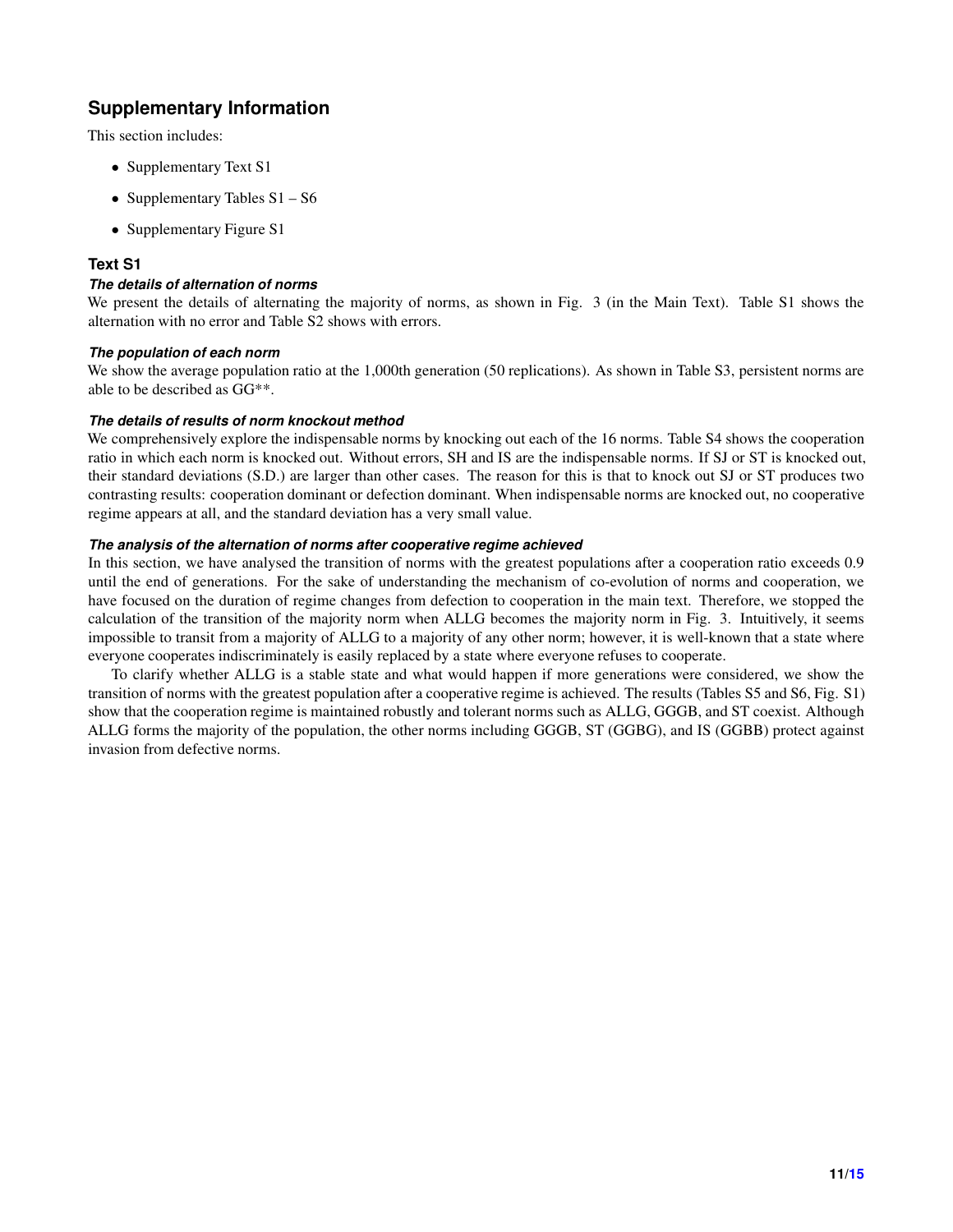### **Tables**

**Table S1.** The alternation patterns of dominant norms with no error correspond to the left panel of Fig. 3 (in the Main Text). Each row shows the transition of norms with the greatest populations in a period of 20 generations, before the cooperation ratio exceed s 0.8, and 100 generations, after the cooperation ratio exceeds 0.8 (for a total of 120 generations). For the sake of visibility, we stop calculation when ALLG becomes the majority norm. Fifty replications are conducted. During this time, alternation in majority norms for a total of 156 times could be observed. A cooperative regime with a cooperation ratio exceeding 0.8 was achieved in 46 replications. For example, over 50 replications, the number of times the transition of greatest population followed (SH  $\rightarrow$  SJ  $\rightarrow$  ST  $\rightarrow$  ALLG) was 31. Moreover, four (indicated by the dash) never had a cooperation ratio exceeding 0.8.

| Transition pattern of dominant strategies                                                                                            | No.                         |
|--------------------------------------------------------------------------------------------------------------------------------------|-----------------------------|
| $SH \rightarrow SI \rightarrow ST \rightarrow ALLC$                                                                                  | 31                          |
| $SH \rightarrow SI \rightarrow ST \rightarrow SI \rightarrow ST \rightarrow ALLC$                                                    | 5                           |
|                                                                                                                                      | 4                           |
| $SH \rightarrow GBGB \rightarrow GGGB \rightarrow ALLC$                                                                              | 3                           |
| $SH \rightarrow GBGB \rightarrow SH \rightarrow SI \rightarrow ST \rightarrow ALLC$                                                  | $\mathcal{D}$               |
| $SH \rightarrow IS \rightarrow GGGB \rightarrow ALLC$                                                                                | $\mathcal{D}_{\mathcal{L}}$ |
| $SH \rightarrow IS \rightarrow GGGB \rightarrow SH \rightarrow ALLD \rightarrow SH \rightarrow ALLD \rightarrow SH \rightarrow ALLD$ |                             |
| $SH \rightarrow GGGB \rightarrow ALLC$                                                                                               |                             |
| $SH \rightarrow GBGB \rightarrow ST \rightarrow ALLC$                                                                                |                             |

**Table S2.** The alternation patterns of dominant norms with errors correspond to the right panel of Fig. 3 (in the Main Text). The setting of the table is the same as Table S1.

| Transition pattern of dominant strategies                                                                                                               | No.                         |
|---------------------------------------------------------------------------------------------------------------------------------------------------------|-----------------------------|
| $SH \rightarrow IS \rightarrow GGGB \rightarrow ALLC$                                                                                                   | 13                          |
| $SH \rightarrow GBGB \rightarrow GGGB \rightarrow ALLC$                                                                                                 | 8                           |
| $SH \rightarrow SI \rightarrow ST \rightarrow ALLC$                                                                                                     |                             |
| $SH \rightarrow GGGB \rightarrow ALLC$                                                                                                                  |                             |
| $SH \rightarrow IS \rightarrow ST \rightarrow ALLC$                                                                                                     |                             |
| $SH \rightarrow ST \rightarrow ALLC$                                                                                                                    | $\mathcal{D}_{\mathcal{L}}$ |
| $SH \rightarrow GBGB \rightarrow GGGB \rightarrow SH \rightarrow GBGB \rightarrow GGGB \rightarrow SH \rightarrow IS \rightarrow GGGB \rightarrow ALLC$ |                             |
| $SH \to IS \to ST \to IS \to GGGB \to ALLC$                                                                                                             |                             |
| $SH \rightarrow GBGB \rightarrow SH \rightarrow IS \rightarrow GGGB \rightarrow ALLC$                                                                   |                             |
| $SH \rightarrow IS \rightarrow GGGB$                                                                                                                    |                             |
| $SH \rightarrow GBGB \rightarrow IS \rightarrow GGGB \rightarrow GBGB \rightarrow GGGB \rightarrow ALLC$                                                |                             |
| $SH \rightarrow SI \rightarrow IS \rightarrow ST \rightarrow ALLC$                                                                                      |                             |
| $SH \rightarrow GBGB \rightarrow IS \rightarrow GGGB \rightarrow ALLC$                                                                                  |                             |
| $SH \rightarrow GBGB \rightarrow SH \rightarrow IS \rightarrow ST \rightarrow ALLC$                                                                     |                             |
| $SH \rightarrow GBGB \rightarrow GGGB \rightarrow IS \rightarrow GGGB \rightarrow ALLC$                                                                 |                             |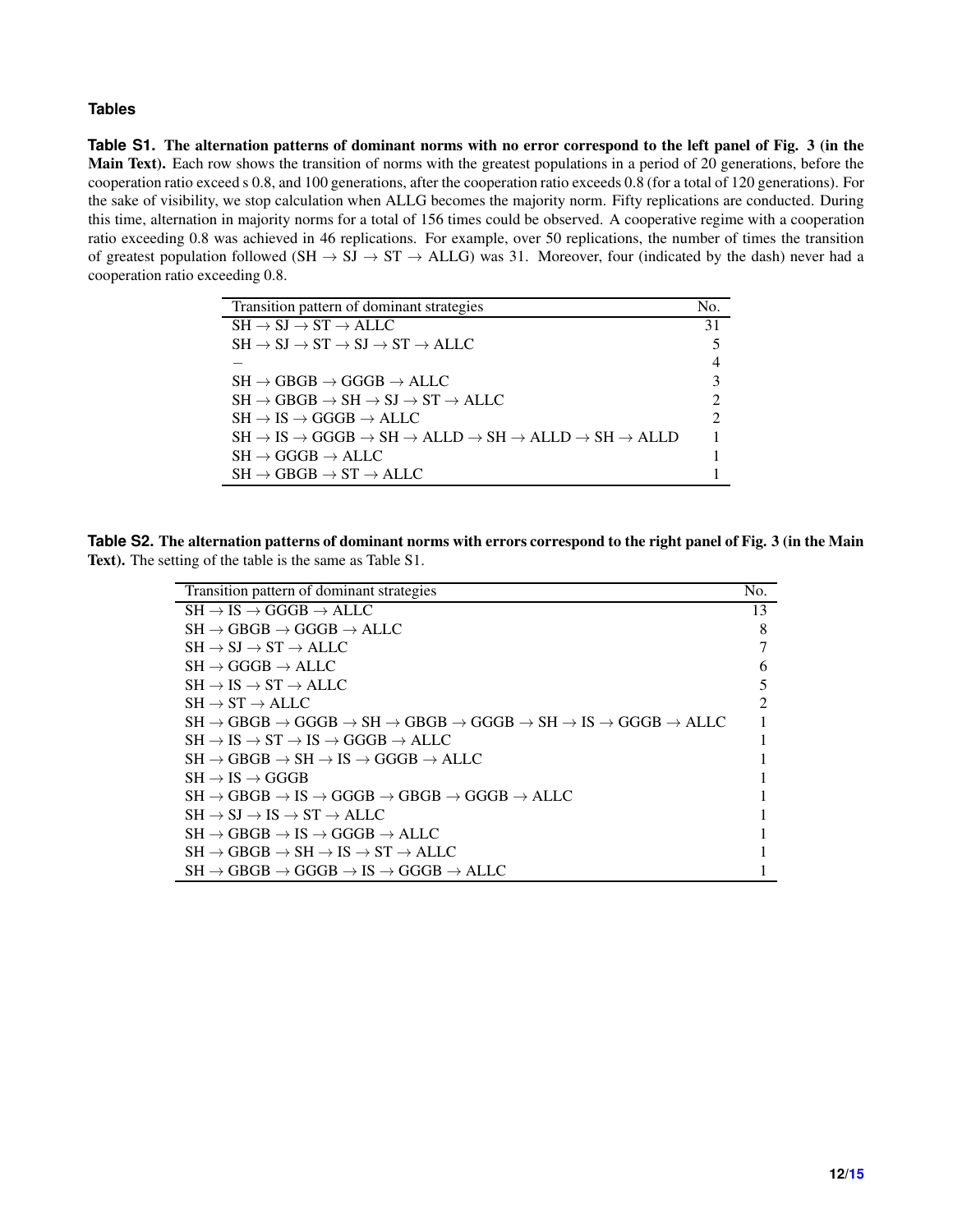**Table S3.** The average population ratio at the 1,000th generation (*b* = 5). Each column shows without/with errors. All cells are obtained by averaging the results of 50 replications. These results show the population of each norm in which all norms exist (i.e., the norm knockout method is not used). The second row shows the average cooperation ratio (*Cratio*) and standard deviation at the 1,000th generation. Below the fourth row is shown the population of each norm and its standard deviation. The norms described as GG<sup>\*\*</sup> can coexist stably while any norm that is not GG<sup>\*\*</sup> can barely exist. SH, which is an indispensable norm, also cannot survive. IS, which is included in four persistent norms  $GG^{**}$ , is the most in minority of the four.

|                    | $p = q = 0$      | $p = q = 0.001$  |
|--------------------|------------------|------------------|
| $c_{ratio}$ (S.D.) | 0.939(0.187)     | 0.980 (0.006)    |
| <b>Norms</b>       | population (S.D) | population (S.D) |
| <b>BBBB</b> [ALLB] | 0.015(0.085)     | 0.000(0.001)     |
| <b>BBBG</b>        | 0.001(0.002)     | 0.000(0.000)     |
| <b>BBGB</b>        | 0.001(0.003)     | 0.000(0.001)     |
| BBGG               | 0.000(0.001)     | 0.000(0.001)     |
| <b>BGBB</b>        | 0.003(0.007)     | 0.002(0.002)     |
| BGBG               | 0.003(0.003)     | 0.002(0.002)     |
| <b>BGGB</b>        | 0.004(0.004)     | 0.004(0.003)     |
| <b>BGGG</b>        | 0.005(0.004)     | 0.005(0.003)     |
| GBBB [SH]          | 0.026(0.109)     | 0.002(0.003)     |
| <b>GBBG</b> [SJ]   | 0.009(0.006)     | 0.005(0.004)     |
| GBGB               | 0.020(0.013)     | 0.007(0.005)     |
| <b>GBGG</b>        | 0.024(0.012)     | 0.012(0.006)     |
| GGBB [IS]          | 0.132(0.043)     | 0.148(0.040)     |
| GGBG [ST]          | 0.165(0.073)     | 0.201(0.071)     |
| GGGB               | 0.271(0.093)     | 0.271 (0.079)    |
| GGGG [ALLG]        | 0.322 (0.090)    | 0.341 (0.064)    |

**Table S4.** Analysis of norm knockout method for each of the 16 norms. The table shows the cooperation ratio at the 1,000th generation in which each of the 16 norms is knocked out  $(b = 5)$ . Each value shows the average cooperation ratio from 50 replications and standard deviation. The cells in which the average cooperation ratio is less than 0.1 are shown in red. In this paper, we call these norms "indispensable norms". With no error, SH and IS are indispensable norms. With errors, these two plus ST are indispensable norms.

|                    | $p = q = 0$   | $p = q = 0.001$ |
|--------------------|---------------|-----------------|
| Knockouted norm    | Mean $(S.D.)$ | Mean $(S.D.)$   |
| <b>BBBB</b> [ALLB] | 0.816(0.354)  | 0.745(0.399)    |
| <b>BBBG</b>        | 0.980(0.008)  | 0.979(0.007)    |
| <b>BBGB</b>        | 0.978(0.012)  | 0.979(0.007)    |
| <b>BBGG</b>        | 0.923(0.226)  | 0.961(0.134)    |
| <b>BGBB</b>        | 0.920(0.225)  | 0.922(0.225)    |
| <b>BGBG</b>        | 0.982(0.008)  | 0.977(0.006)    |
| <b>BGGB</b>        | 0.959(0.134)  | 0.978(0.007)    |
| <b>BGGG</b>        | 0.979(0.011)  | 0.959(0.134)    |
| <b>GBBB [SH]</b>   | 0.025(0.004)  | 0.026(0.005)    |
| <b>GBBG [SJ]</b>   | 0.120(0.287)  | 0.616(0.457)    |
| GBGB               | 0.982(0.007)  | 0.977(0.006)    |
| GBGG               | 0.941(0.188)  | 0.978(0.006)    |
| GGBB [IS]          | 0.023(0.006)  | 0.022(0.004)    |
| GGBG [ST]          | 0.412(0.432)  | 0.055(0.060)    |
| GGGB               | 0.915(0.225)  | 0.961(0.010)    |
| <b>GGGG [ALLG]</b> | 0.897(0.179)  | 0.371(0.431)    |
| Without Knockout   | 0.939(0.187)  | 0.980 (0.006)   |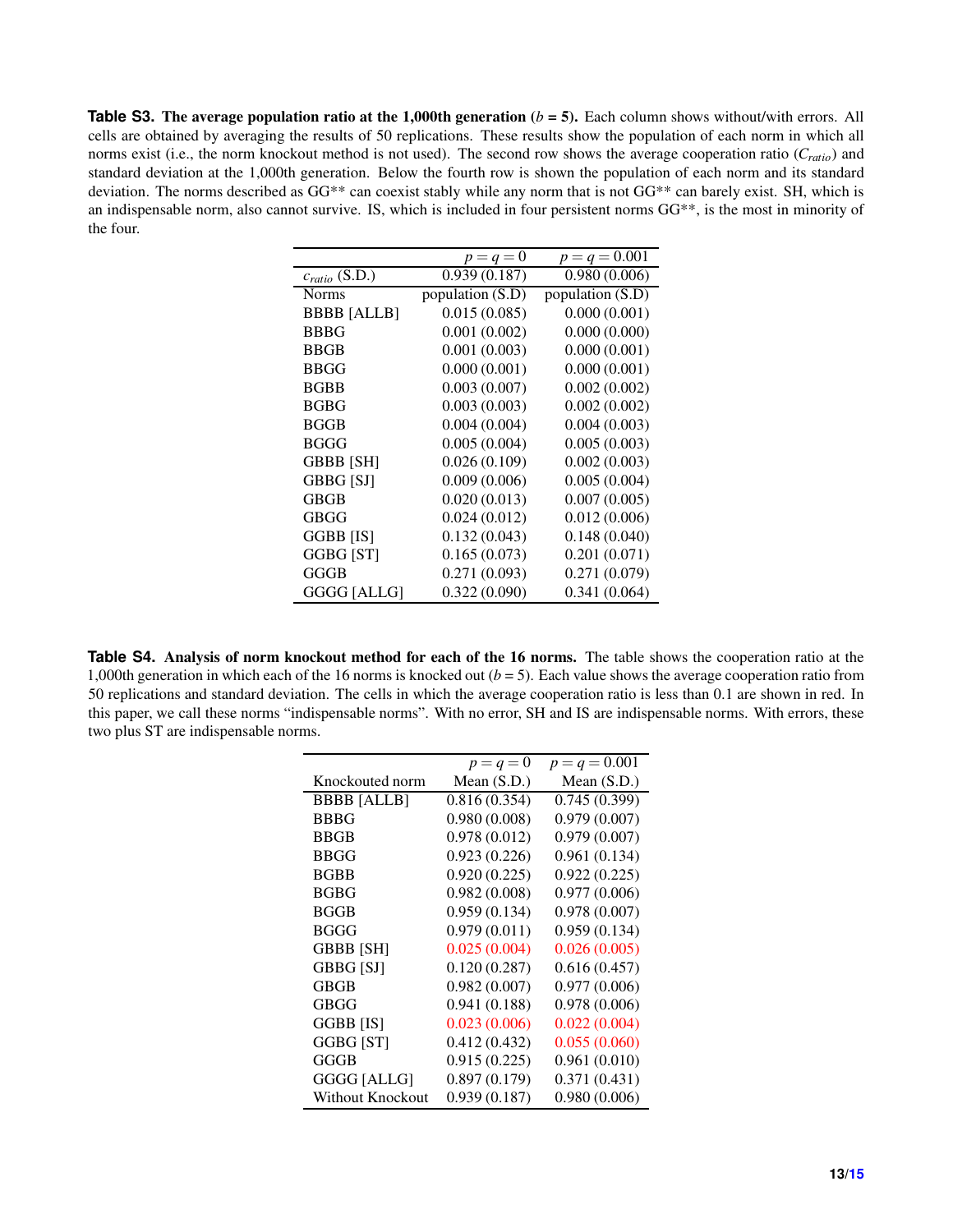**Table S5.** The number of transitions of norms with the greatest populations with no error after a cooperation ratio exceeds 0.9 until the end of generations. The simulation runs 50 replications. The transition is counted when the most majority norm is superseded by other norms. Parameters:  $b = 5$ ,  $c = 1$ ,  $N = 500$ ,  $R = 500$ ,  $G = 1000$ ,  $p = 0$ ,  $q = 0$ . For example, the transition from ALLG to GGGB occurs 929 times. During this time, alternation of norms with the greatest populations for a total of 2,324 times could be observed.

| From        | To          | N <sub>0</sub> |
|-------------|-------------|----------------|
| <b>ALLG</b> | GGGB        | 929            |
| GGGB        | ALLG        | 920            |
| ST          | ALLG        | 225            |
| ALLG        | ST          | 185            |
| SJ          | ST          | 35             |
| ST          | SJ          | 6              |
| IS          | GGGB        | 3              |
| SН          | <b>ALLB</b> | 3              |
| <b>ALLB</b> | SН          | 3              |
| ALLG        | IS          | 3              |
| IS          | <b>ST</b>   | 3              |
| ST          | <b>IS</b>   | $\overline{c}$ |
| GGGB        | ST          | $\overline{c}$ |
| GGGB        | SН          | 1              |
| SН          | SJ          | 1              |
| GGGB        | IS          | 1              |
| SТ          | GGGB        | 1              |
| IS          | ALLG        | 1              |

**Table S6.** The number of transitions of norms with the greatest populations with errors after cooperation ratio exceeds **0.9 until the end of generations.** The setting of the table is the same as Table S5. Parameters:  $b = 5$ ,  $c = 1$ ,  $N = 500$ ,  $R = 1$  $500, G = 1000, p = 0.001, q = 0.001.$ 

| From      | To          | N <sub>0</sub> |
|-----------|-------------|----------------|
| GGGB      | <b>ALLG</b> | 968            |
| ALLG      | GGGB        | 950            |
| <b>ST</b> | ALLG        | 434            |
| ALLG      | ST          | 426            |
| GGGB      | IS          | 41             |
| <b>IS</b> | GGGB        | 40             |
| SТ        | GGGB        | 15             |
| GGGB      | ST          | 14             |
| <b>IS</b> | ST          | 12             |
| ALLG      | IS          | 10             |
| <b>ST</b> | IS          | 9              |
| <b>IS</b> | ALLG        | 8              |